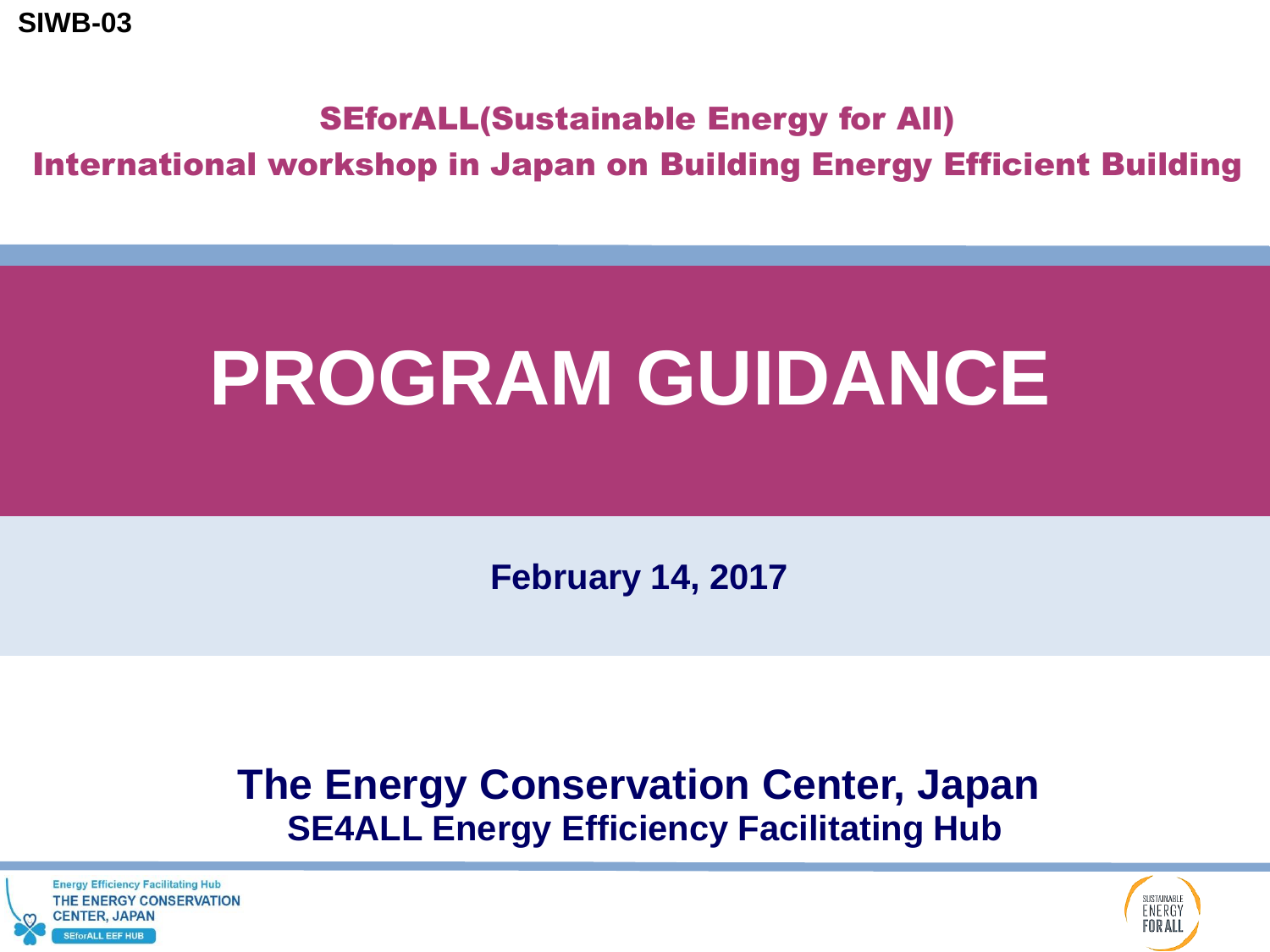

# **WELCOME TO JAPAN!**









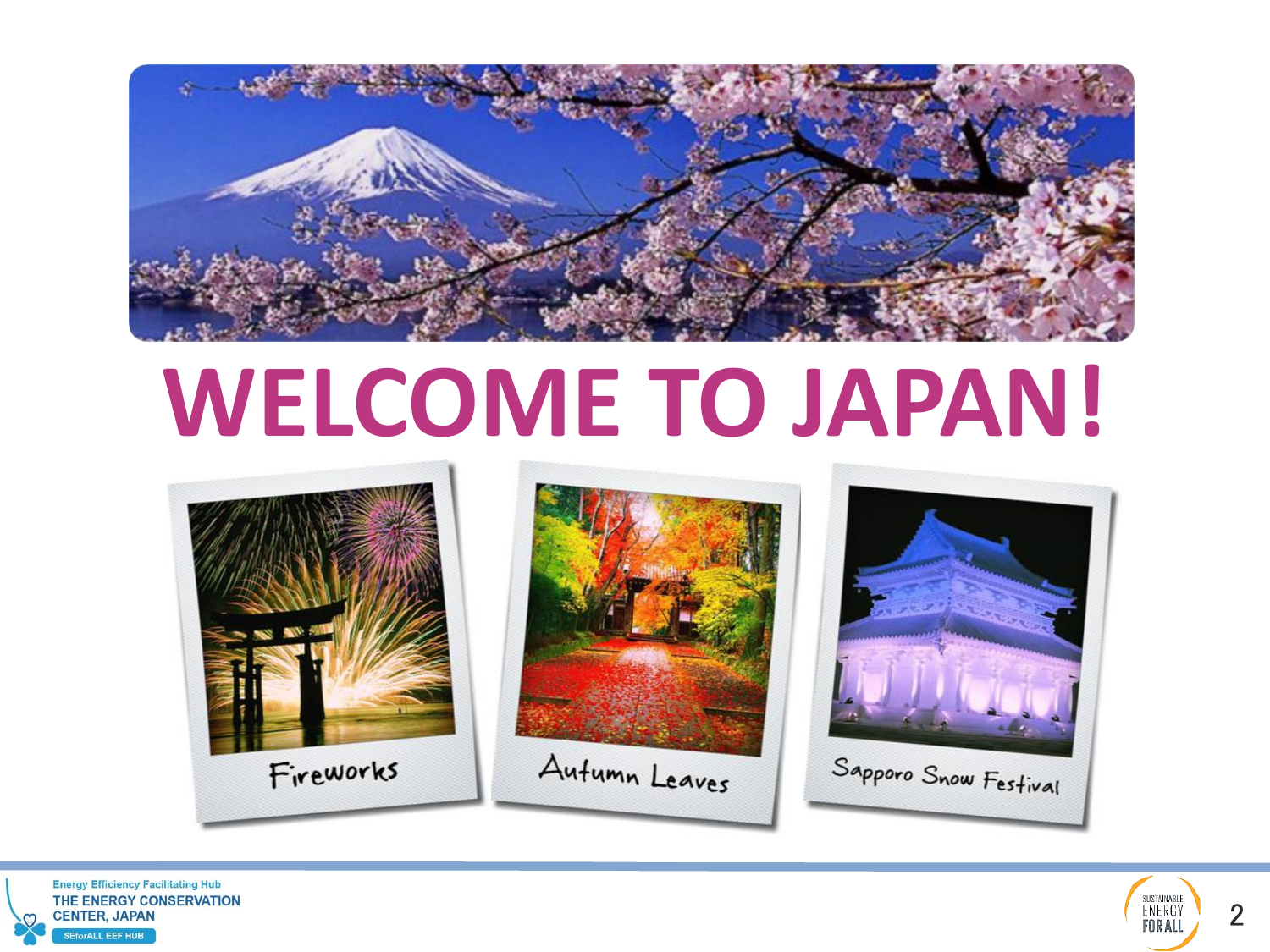### **PARTICIPANTS**

#### **ASEAN**

One (1) official participant from eight (8) countries in ASEAN plus one (1) person from ACE(ASEAN Centre for Energy). In total 11 persons (Inclusive of 2 observers).

#### **Advisers / Experts from**

- Copenhagen Centre on Energy Efficiency
- National Institute for Land and Infrastructure Management, Ministry of Land, Infrastructure, Transport, and Tourism
- **Bureau of Environment Tokyo Metropolitan Government**
- The Energy Conservation Center, Japan (ECCJ)

Sponsored by Ministry of Economy, Trade and Industry (METI)



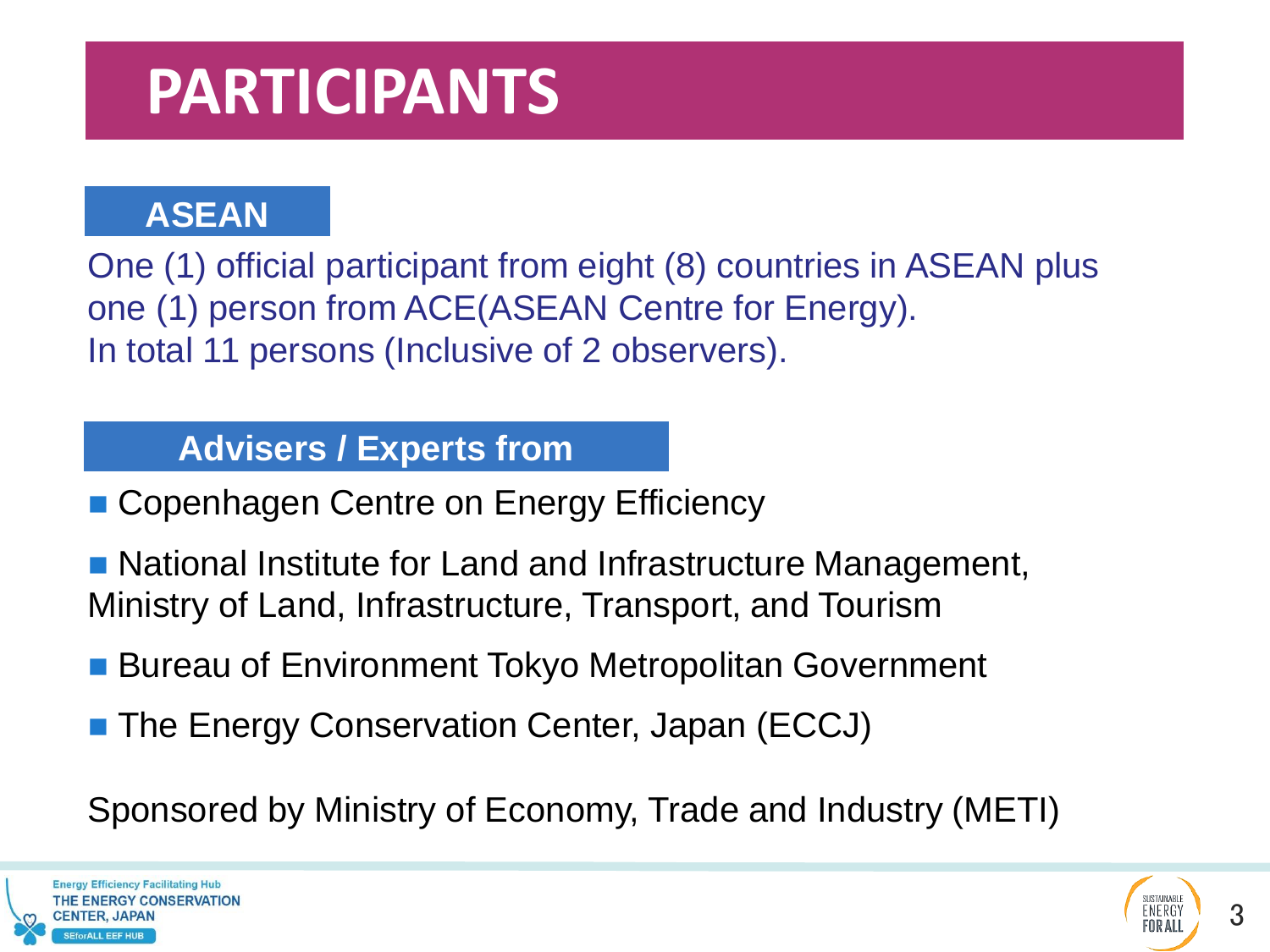### **Background of the Workshop**

- SE4All Tokyo Forum was successfully conducted in October 2015, and a clue of "Promotion of Building Codes for Energy Efficiency and Conservation in the ASEAN region" were found in the session 1 "City-led policies for building energy efficiency". This time the main objective is to follow up the above-mentioned forum.
- To further get fruitful results, it is necessary to promote (1) Introduction of high energy efficiency technology and facilities, (2) Practical city planning to encourage the said introduction with cooperation between city authorities and private sectors, and (3) Capacity building for the users of buildings.
- The Energy Conservation Center, Japan (ECCJ) has long contributed to the capacity building In the building-related field in the ASEAN countries and one of the major present themes is establishment and implementation of the Energy Efficient Building Codes.



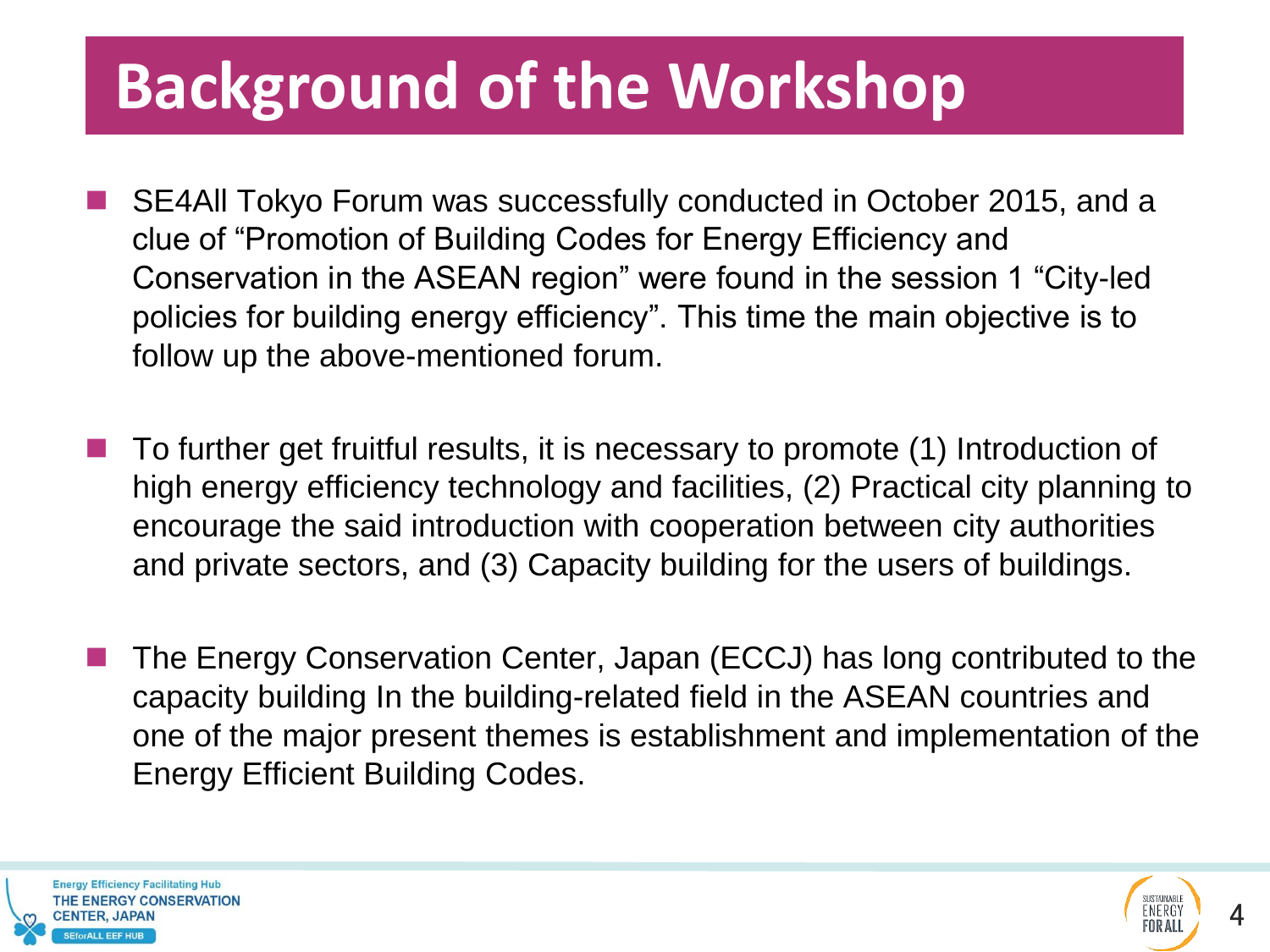### **Overview of the Workshop**

- To carry out effective workshop, the speakers (participants) in the field of building energy efficiency will be invited from all the ASENAN countries. Each speaker will explain the situations of each country in terms of the stage of Energy Efficient Building Codes diffusion, which will be commonly shared among the workshop participants.
- Then the professionals of Japan will provide information on Energy Efficient Building Codes of Japan with the historical background and characteristic points, especially the latest situation in japan regarding Building Codes has changed to the one where compliance to the energy efficiency standard is mandatory while only notification of the compliance of the building to the codes was mandatory before.
- These information on Energy Efficient Building Codes of Japan would be very useful for the participants to prepare and implement their building code on energy efficiency. We hope that through the workshop activities, the participants will make out some ideas for the future plans of their own countries.

**Energy Efficiency Facilitating Hub** THE ENERGY CONSERVATION ALL FFF HUR

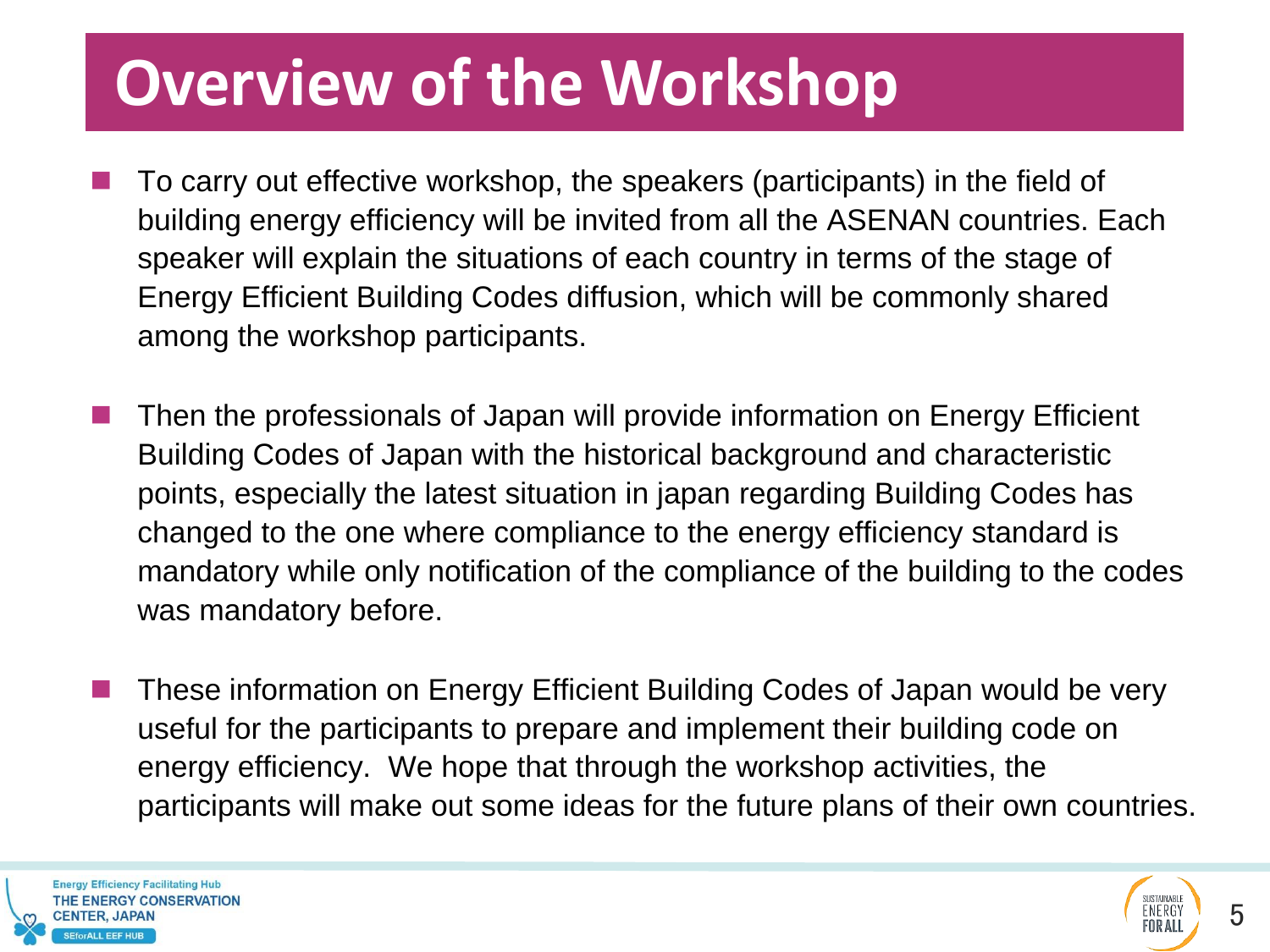### **Purpose of the Program**

This workshop has the following objectives:

- To learn history of Energy Efficient Building Codes in Japan, with the characteristics of the latest codes, both in the stage of design and operation
- To learn various aspects of information on Energy Efficient Building Codes of Japan to be used for the establishment of the future codes of the respective countries
- To prepare "Country Report" at the beginning and "Roadmap" at the final stage of the workshop by the aide of advisers and the information from the site visit.

The expected outcome is "To clarify the way forward for the respective ASEAN countries to introduce a mandatory Energy Efficient Building Codes.



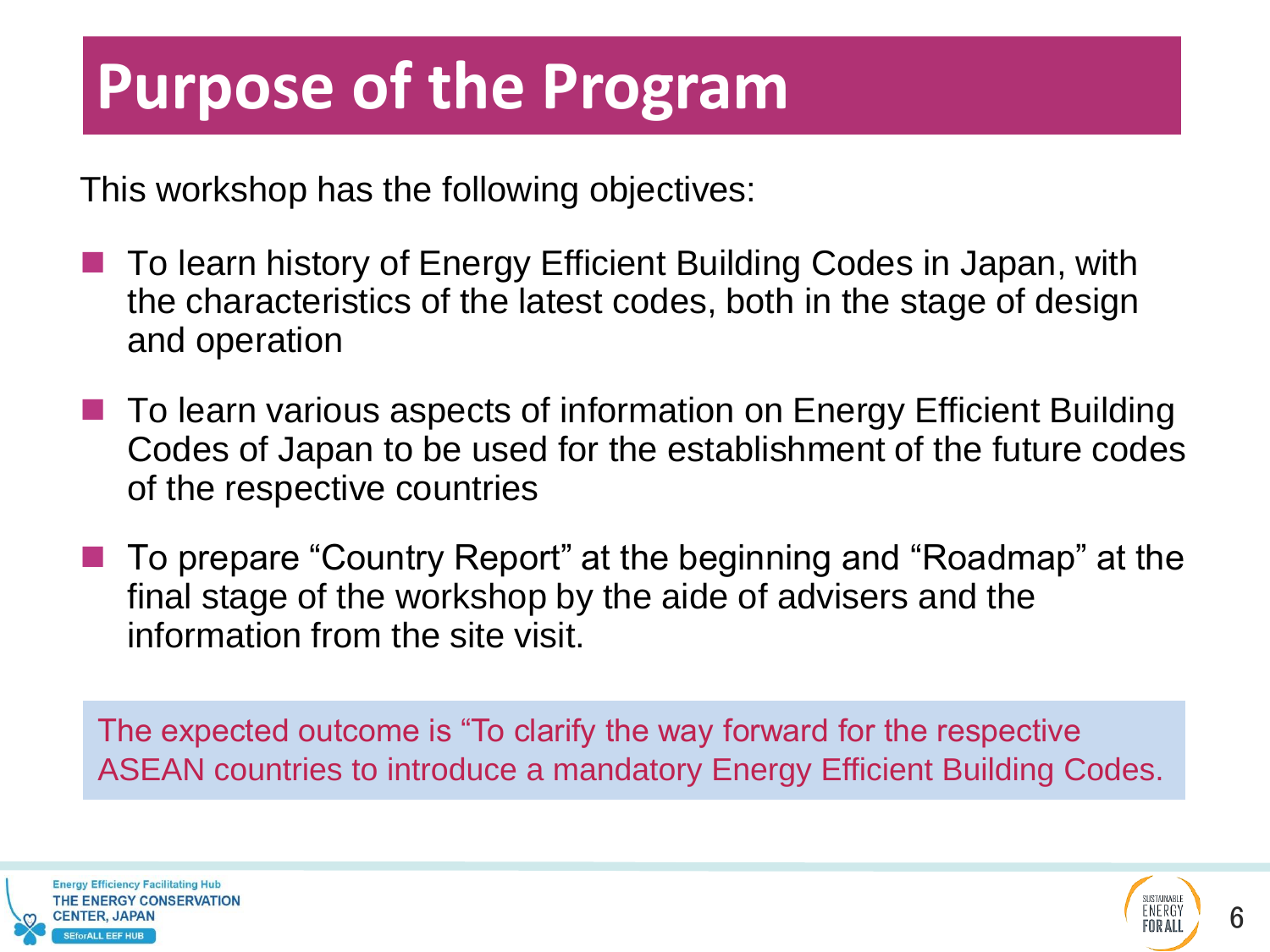#### **Overview of the Energy Conservation Law and the Related Regulations on Buildings Obligation of the Building Owners under the Energy Conservation Law**



**Specified Business Operator Classified by annual energy consumption 1500kL or more (oil)**

- **support energy management control officer is selected.**
- **Energy managers are selected for each designated energy management factory.**[**Plan settlement and report**]
- **Submission of medium and long-term plan and periodical report by each company.**

#### **Implemented by METI**



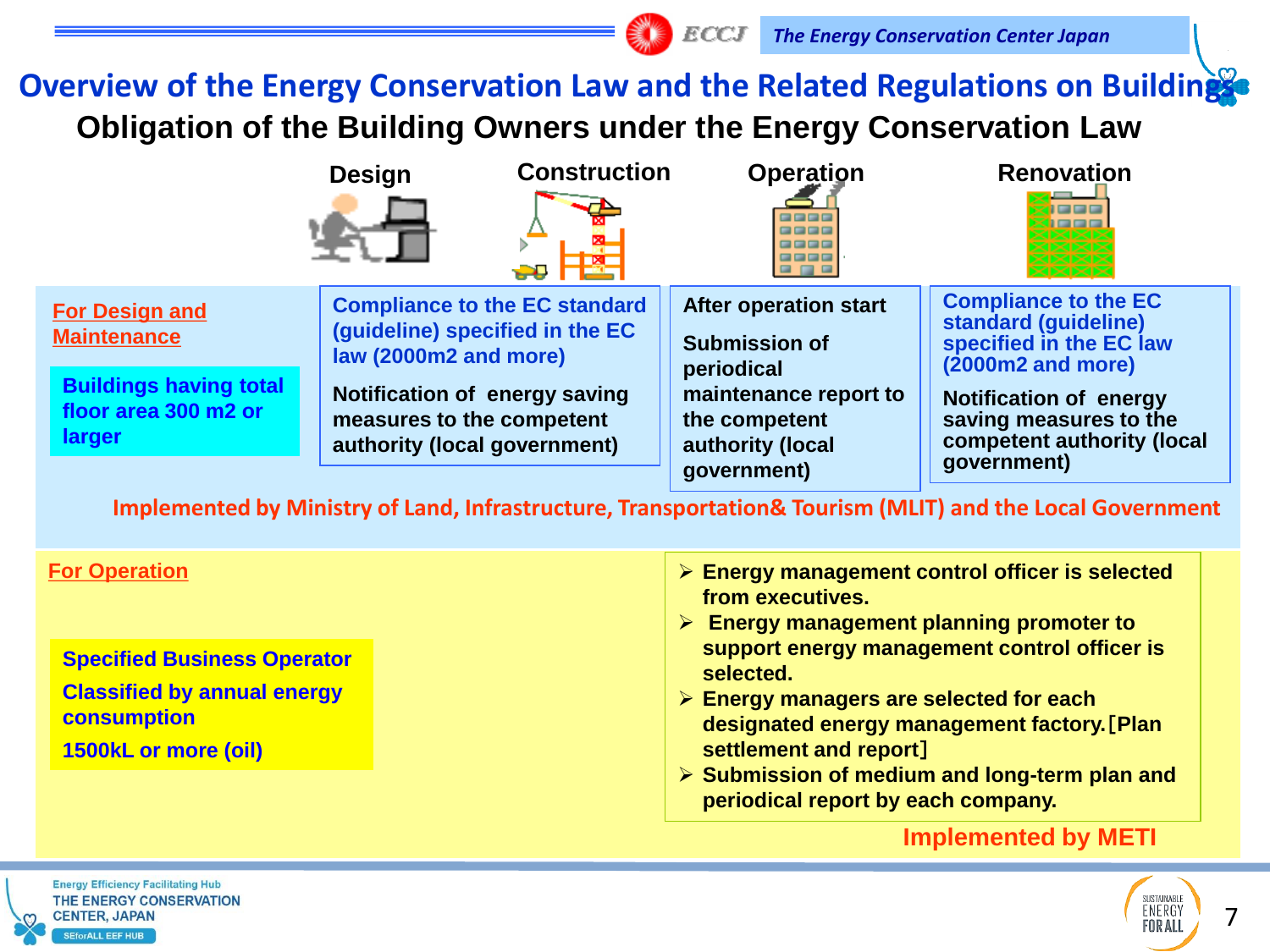#### *The Related Regulations on Buildings (new Building Code) Three factors and the Standards of the EE&C in buildings*

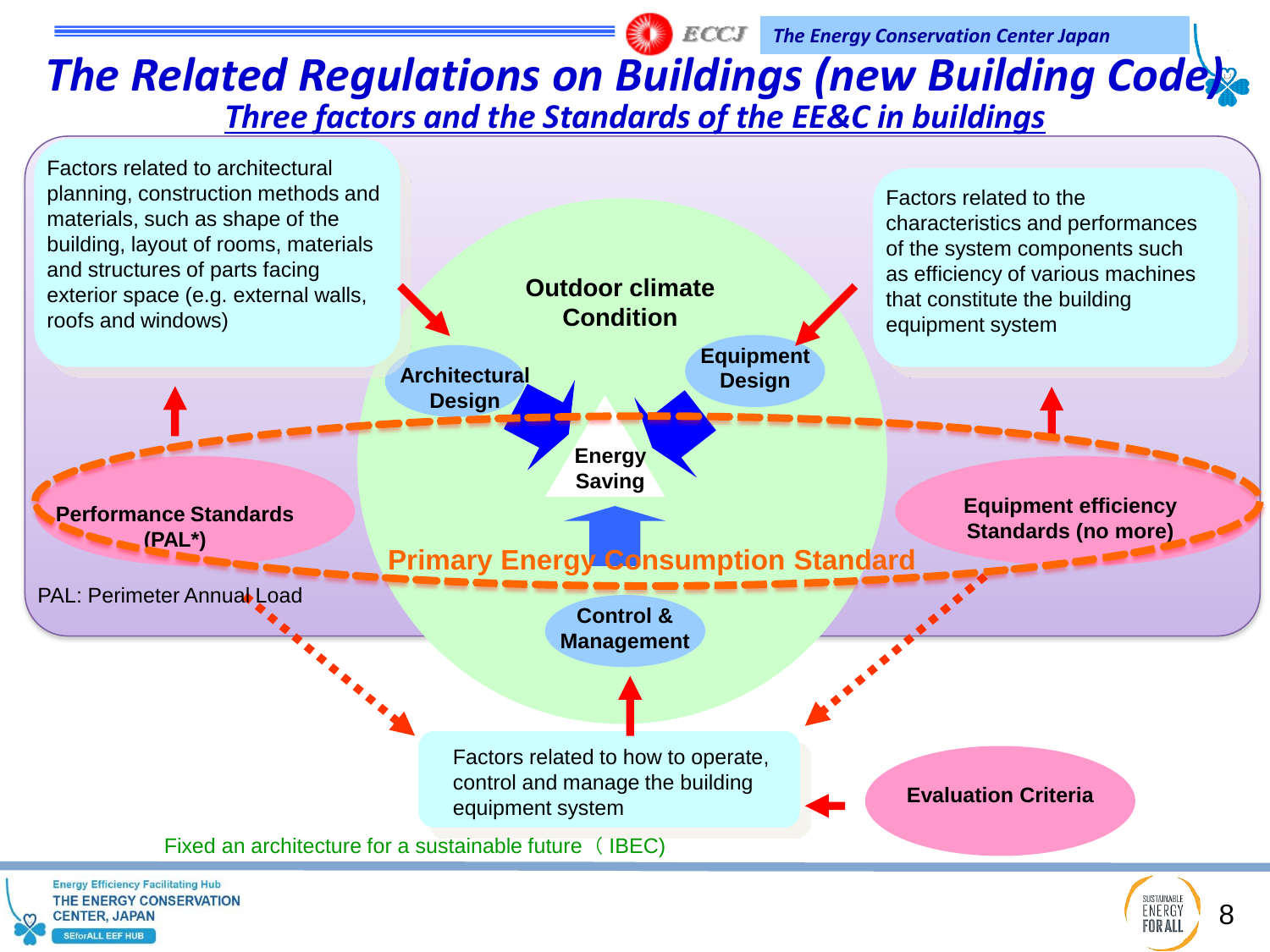### **DAY 1(Tue. 14 Feb.) AM**

#### **09:30-09:40 Opening Remark**(**ECCJ/Mr.Sogawa**)**(photo op)**

#### **09:40-10:20 Key note speech-C2E2/Dr. Petrichenko**

Advice from the viewpoint of Building Efficiency Accelerator Platform

#### **10:20-10:40 Coffee Break**

#### **10:40-12:10 Lecture 1-1 - NILIM/Mr. Miyata**

Features and characteristics of New building standards of Japan, history, present status and way forward

#### **12:10-13:00 Lecture 1-2-Tokyo Metropolitan Government/Ms. Nishida**

City-led policies for building EE-Tokyo's case in comparison with the other major cities in the world



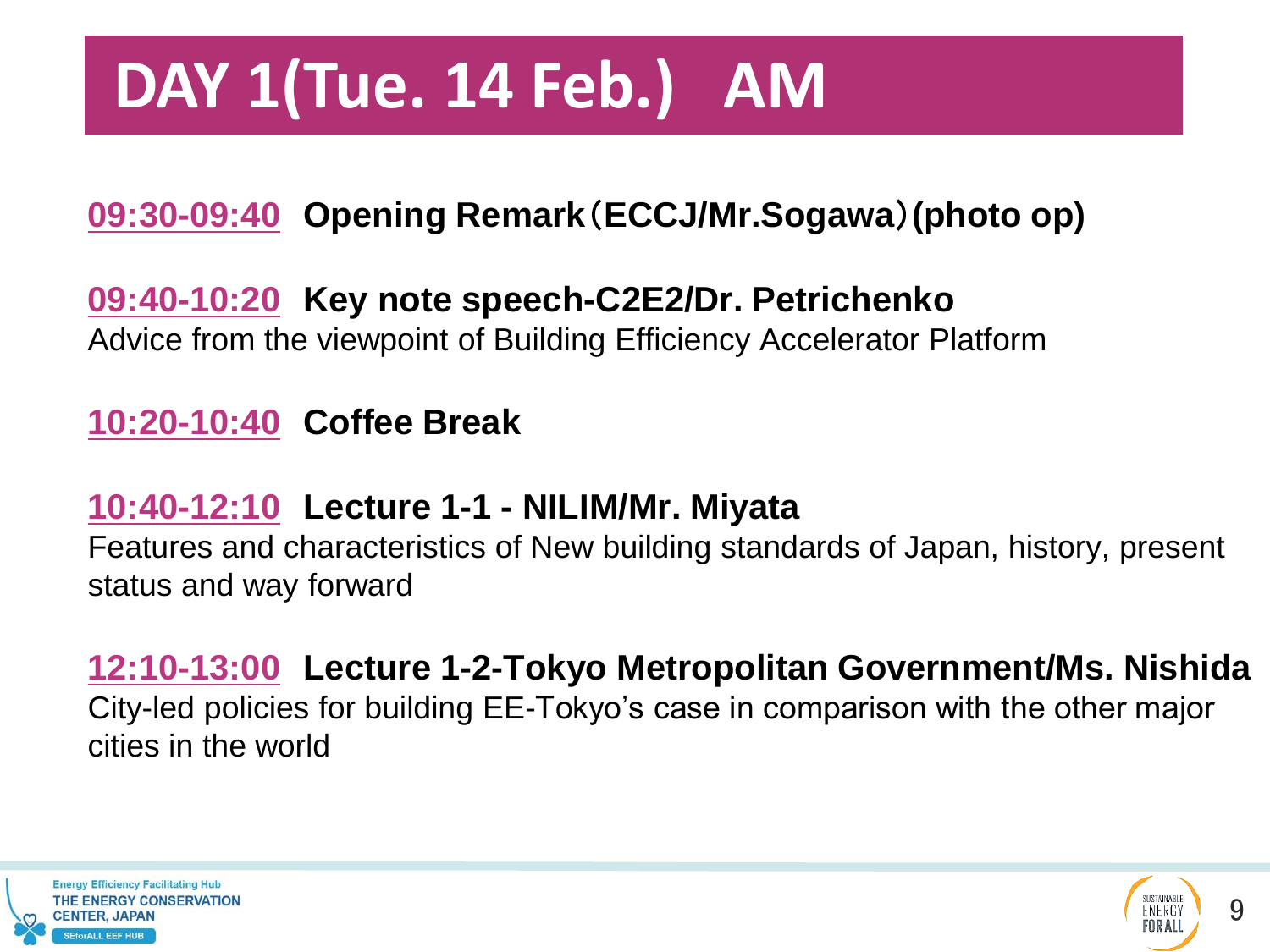## **DAY 1(Tue. 14 Feb.) PM**

#### **4**:**30-15:35 Presentation on the present status of the countries (12minute presentation + 3 minutes Q&A)**

The status and potential issues of the Mandatory EE&C Building Codes in each country

Present status and future plan ②Barriers Countermeasures Request of support by ECCJ and SEforALL

#### **15:35-15:55 Coffee Break**

#### **15:55-17:00 Presentation on the present status of the countries the rest of the country**

(contents to be the same as the above)

#### **17:15 -19:00 Networking Buffet**



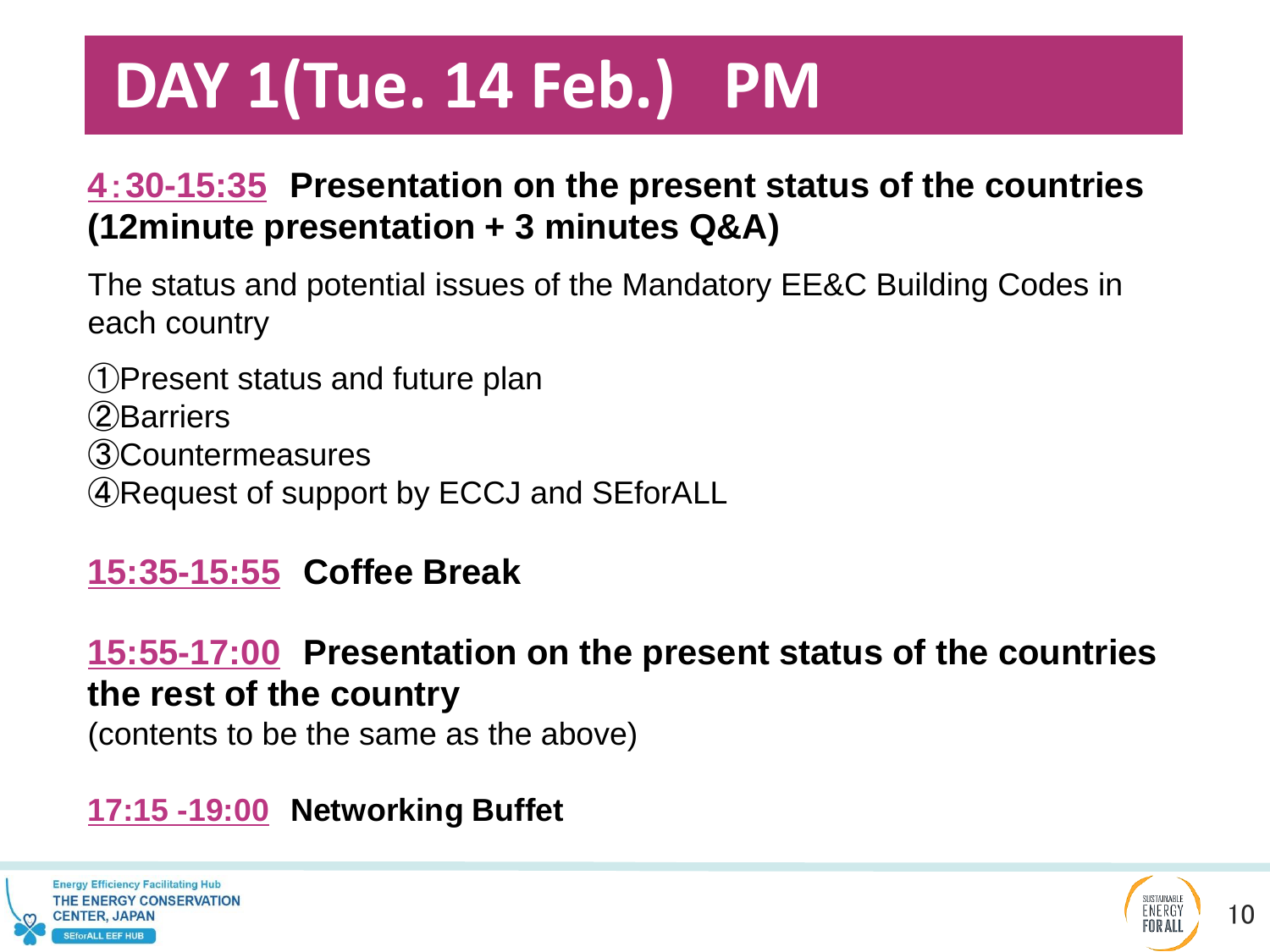### **DAY 2(Wed. 15 Feb.) AM**

### **10**:**00-12:30 Site Visit Panasonic Shiodome Building**





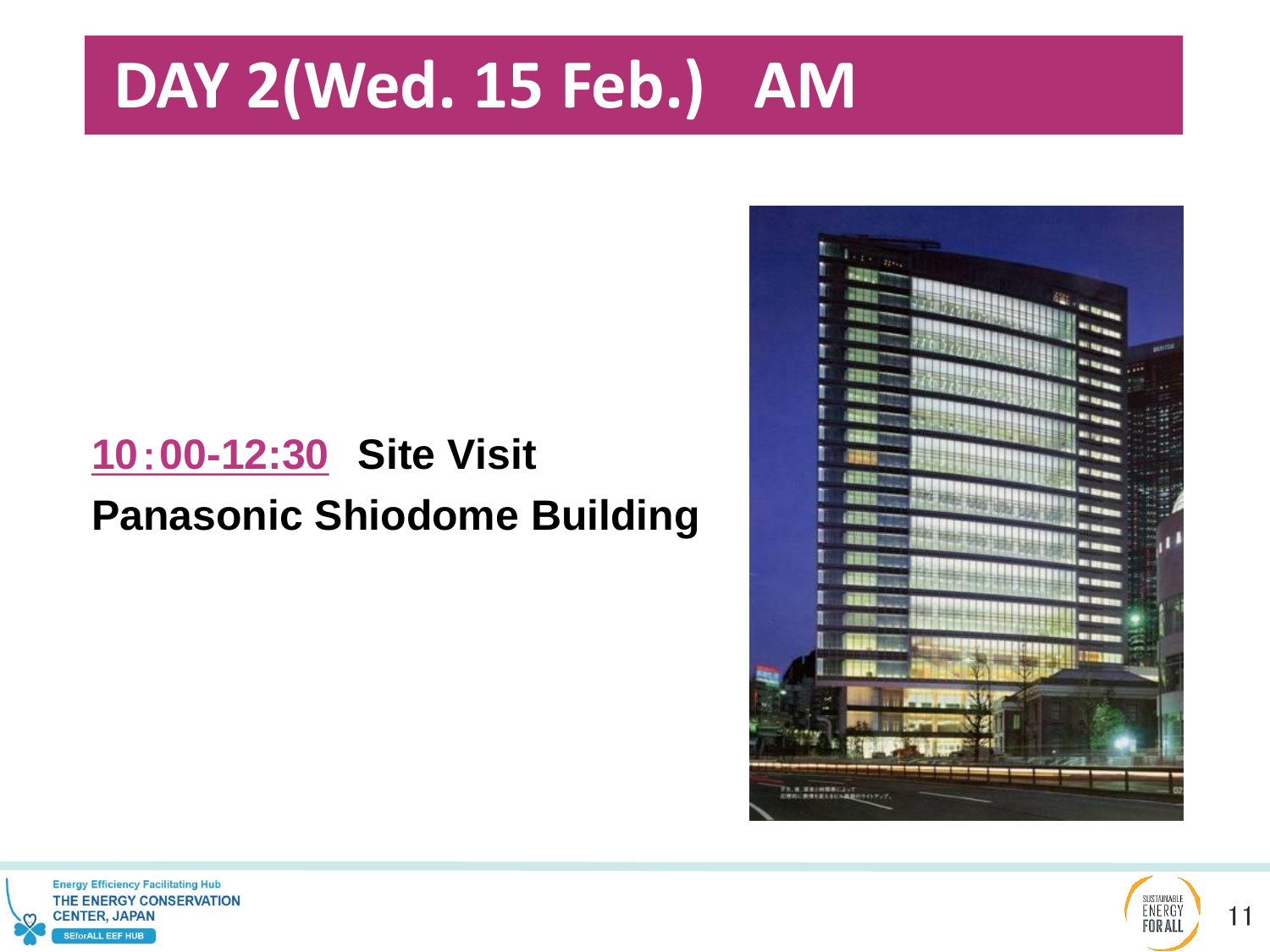### **DAY 2(Wed. 15 Feb.) PM**

#### **14:00-15:00 Lecture 2-1 - ECCJ/Mr.Sato**

Benchmark: Its history and the present status of the discussion

#### **15:00-15:20 Lecture 2-2 - ECCJ/Mr.Tanaka**

Best Practices of building operation and tuning

#### **15:20-15**:**40 Coffee Break**

**15:40-16:10 Orientation on Small-Group-Discussion** (ECCJ / Mr.Tanaka)

#### **16:10**~**17**:**30 Small Group Discussion**



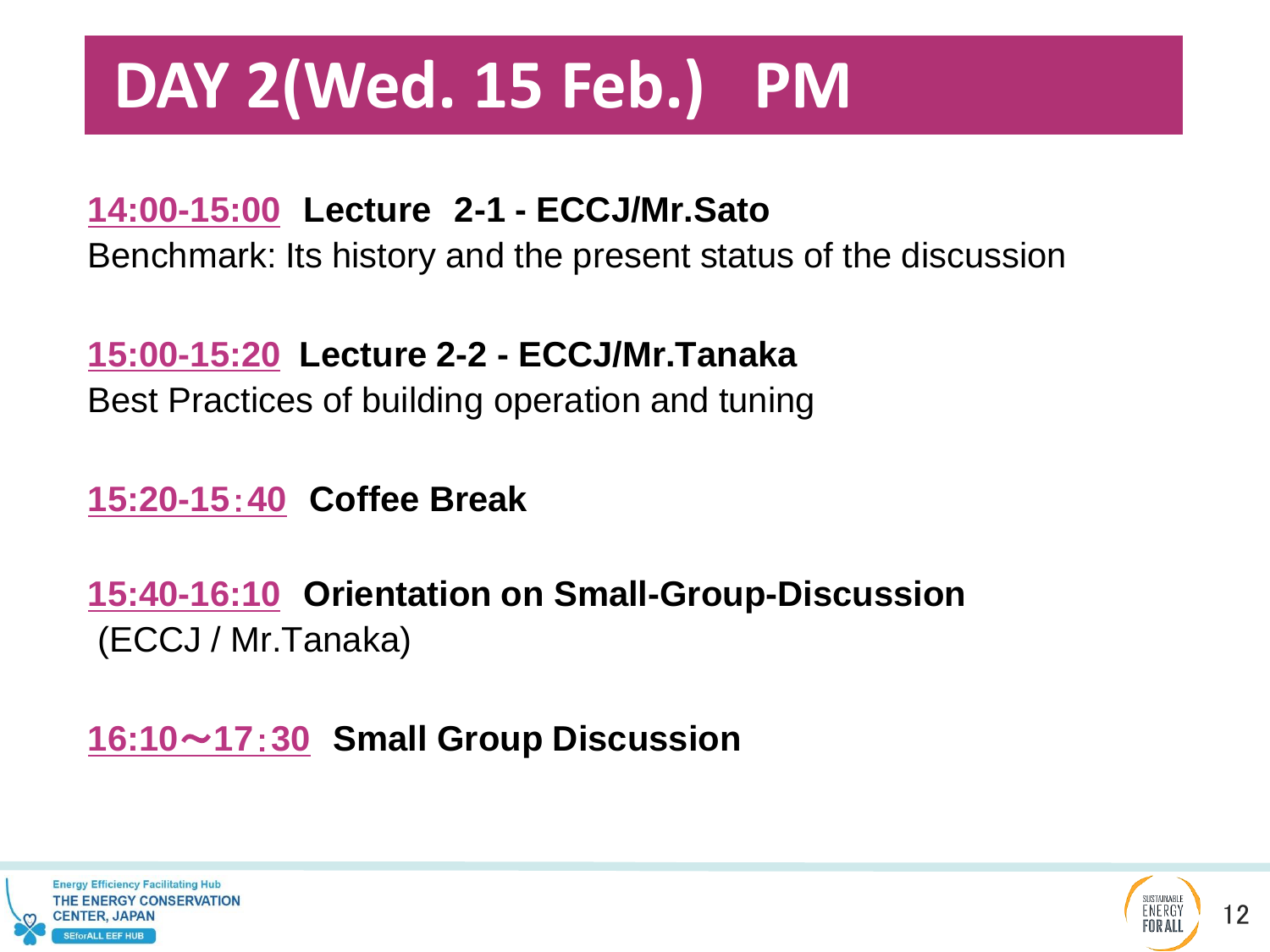## **DAY 3(Thu. 16 Feb.) AM**

#### **09:00-10:40 Discussion**

Measures to enhance the performance of EE&C of the building and cooperation in the future between ASEAN and Japan

**10:40-11:00 Coffee Break**

#### **11:00-12:30 Wrap Up of the Discussion**

Measures to enhance the performance of EE&C of the building and cooperation in the future between ASEAN and Japan



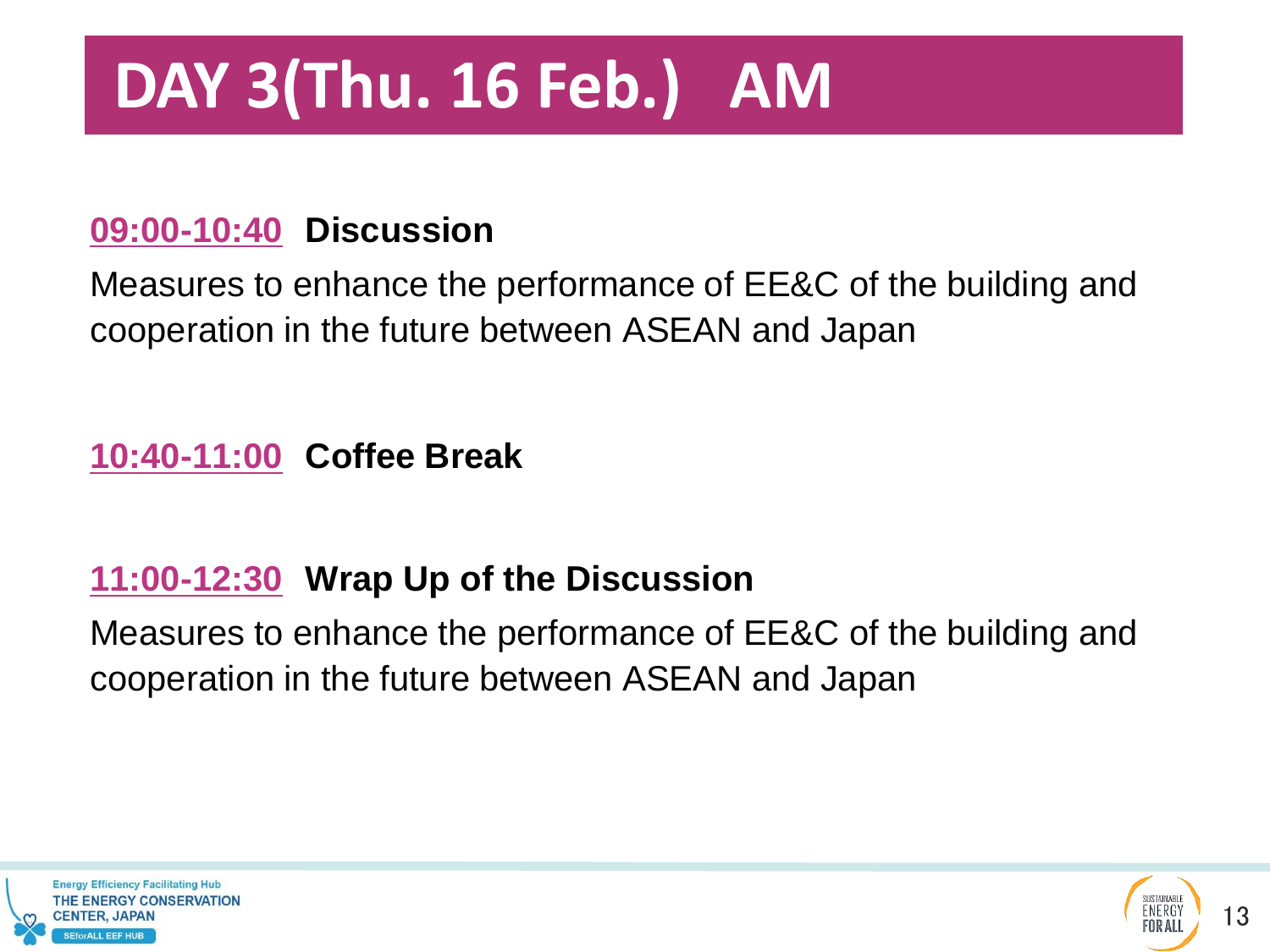## **DAY 3(Thu. 16 Feb.) PM**

#### **13:30-15**:**00**

#### **Presentation by each country on Summary and Action Plan For the Future**

Each country to use 10 minutes (7 minute presentation + 3 minutes Q&A)

**15:00-16:30 Closing Session (Photo op) Closing Remark** -ACE / Mr. C.Zamora -METI / Ms. Shishido -MOFA / HE Ambassador Horie

#### **16:45-17:00 Farewell Tea Party**